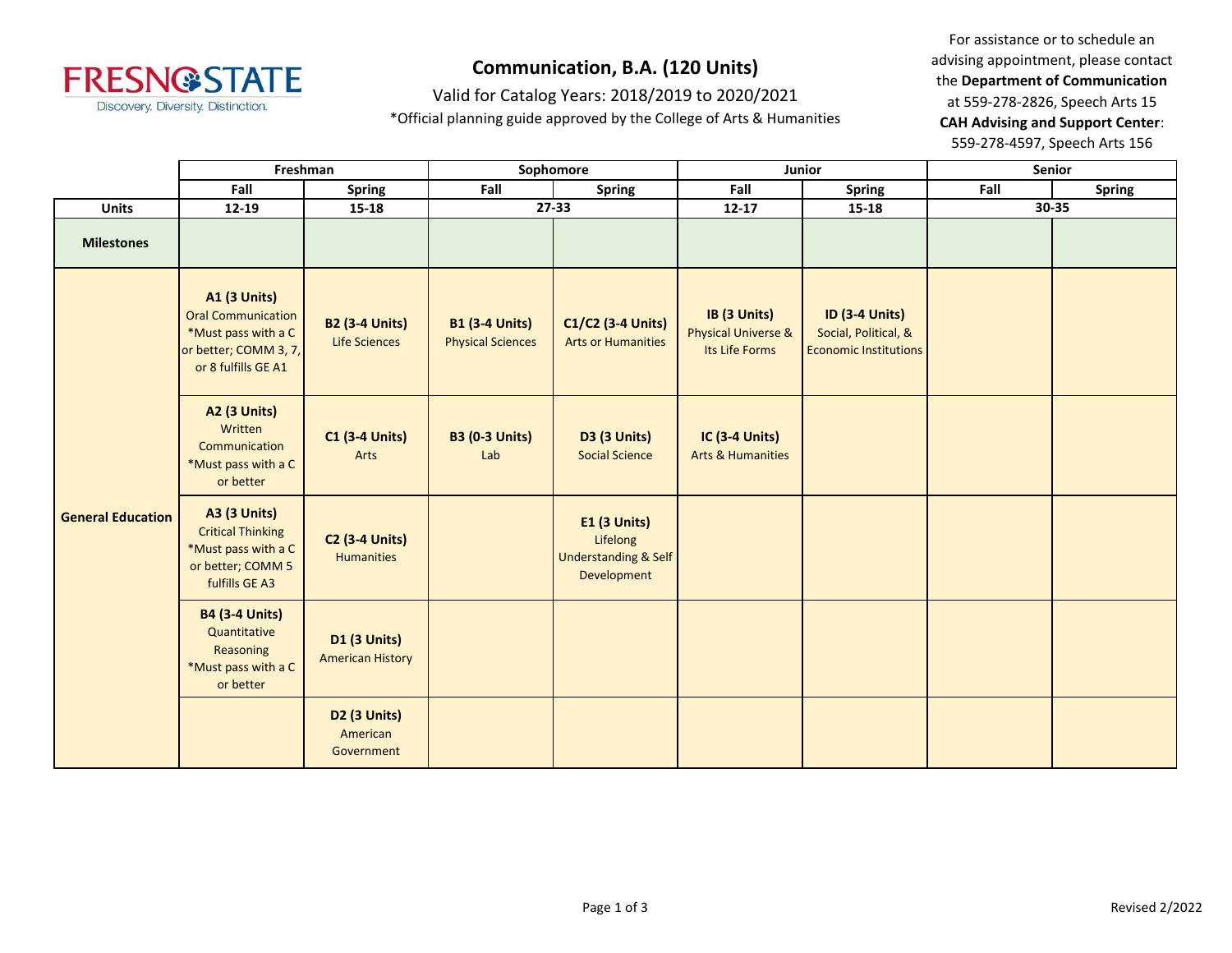

Valid for Catalog Years: 2018/2019 to 2020/2021

\*Official planning guide approved by the College of Arts & Humanities

|              | Freshman                                                                                                                     |               | Sophomore                                                                                                                                                           |                                                                  | <b>Junior</b>                                                                                                                                                                  |                                                                  | Senior                                                                                                                                                                                                                                                                                                                                        |                                                                                                                                                      |
|--------------|------------------------------------------------------------------------------------------------------------------------------|---------------|---------------------------------------------------------------------------------------------------------------------------------------------------------------------|------------------------------------------------------------------|--------------------------------------------------------------------------------------------------------------------------------------------------------------------------------|------------------------------------------------------------------|-----------------------------------------------------------------------------------------------------------------------------------------------------------------------------------------------------------------------------------------------------------------------------------------------------------------------------------------------|------------------------------------------------------------------------------------------------------------------------------------------------------|
|              | Fall                                                                                                                         | <b>Spring</b> | Fall                                                                                                                                                                | <b>Spring</b>                                                    | Fall                                                                                                                                                                           | <b>Spring</b>                                                    | Fall                                                                                                                                                                                                                                                                                                                                          | <b>Spring</b>                                                                                                                                        |
| <b>Units</b> | 12-19                                                                                                                        | 15-18         | $27 - 33$                                                                                                                                                           |                                                                  | $12 - 17$                                                                                                                                                                      | 15-18                                                            |                                                                                                                                                                                                                                                                                                                                               | 30-35                                                                                                                                                |
|              | COMM 3, 4, 5,<br>7, 8, or 15<br>(3 Units)<br>*COMM 3, 5, 7<br>and/or 8 may also be<br>applied to fulfill GE<br>Areas A1 & A3 |               | Personal &<br><b>Relational Settings</b><br>(3 Units)<br>COMM 108, 120,<br>150, 161, 162, 164,<br>or 169<br>*See course catalog<br>for prerequisite<br>requirements | <b>COMM 100</b><br>(3 Units)<br>*Must pass with a C<br>or better | <b>COMM 140</b><br>(3 Units)<br>*Must pass with a C<br>or better                                                                                                               | <b>COMM 142</b><br>(3 Units)<br>*Must pass with a C<br>or better | <b>COMM 166</b><br>(3 Units)<br>*Must pass with a C<br>or better                                                                                                                                                                                                                                                                              |                                                                                                                                                      |
| <b>Major</b> | COMM 3, 4, 5,<br>7, 8, or 15<br>(3 Units)<br>*COMM 3, 5, 7<br>and/or 8 may also be<br>applied to fulfill GE<br>Areas A1 & A3 |               | <b>Advocacy in Public Settings</b><br>(6 Units)<br>Select SIX units from the following:<br>COMM 103, 105, 115, 148, 149, 160, or<br>163<br>applied to this area     | *No more than 3 units of COMM 115 may be                         | <b>Personal &amp;</b><br><b>Relational Settings</b><br>(3 Units)<br>COMM 108, 120,<br>150, 161, 162, 164,<br>or 169<br>*See course catalog<br>for prerequisite<br>requirements |                                                                  | <b>Major Electives</b><br>(6 Units)<br>Select SIX units of upper division<br><b>Communication courses:</b><br>*No more than 3 units of COMM 15, 6 units<br>of<br>COMM 115, and 3 units of COMM 190 may<br>be<br>applied toward the Communication major;<br>no more than 6 units of COMM 190 may be<br>applied toward the baccalaureate degree |                                                                                                                                                      |
|              |                                                                                                                              |               |                                                                                                                                                                     |                                                                  |                                                                                                                                                                                |                                                                  | <b>Organizational &amp; Professional Settings</b><br>(6 Units)<br>Select SIX units from the following:<br>171, 176, 179, or 189<br>Communication major                                                                                                                                                                                        | COMM 114, 165, 167, 168, 170,<br>*See course catalog for prerequisite<br>requirements; no more than 6 units of<br>COMM 179 may be applied toward the |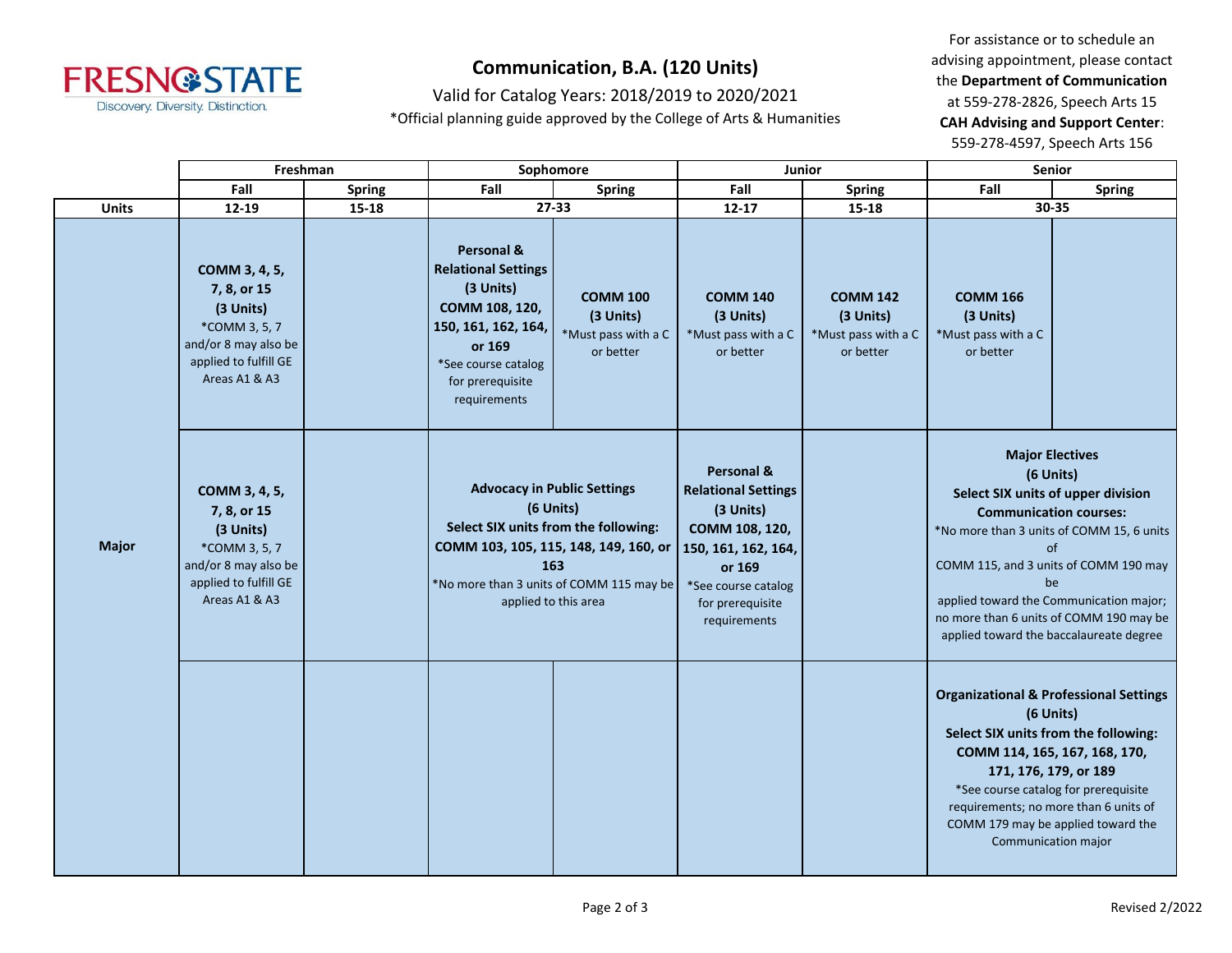

Valid for Catalog Years: 2018/2019 to 2020/2021

\*Official planning guide approved by the College of Arts & Humanities

For assistance or to schedule an advising appointment, please contact the **Department of Communication** at 559-278-2826, Speech Arts 15 **CAH Advising and Support Center**: 559-278-4597, Speech Arts 156

|                                 |           | Freshman      | Sophomore       |               |                                                                                                                         | Junior                                          |                 | Senior          |  |
|---------------------------------|-----------|---------------|-----------------|---------------|-------------------------------------------------------------------------------------------------------------------------|-------------------------------------------------|-----------------|-----------------|--|
|                                 | Fall      | <b>Spring</b> | Fall            | <b>Spring</b> | Fall                                                                                                                    | <b>Spring</b>                                   | Fall            | <b>Spring</b>   |  |
| <b>Units</b>                    | $12 - 19$ | $15 - 18$     | $27 - 33$       |               | $12 - 17$                                                                                                               | $15 - 18$                                       | 30-35           |                 |  |
| <b>Additional</b><br>Graduation |           |               | <b>Elective</b> |               | <b>UDWS (0-4 Units)</b><br>*Upper Division<br><b>Writing Exam</b><br>OR "W" Course (must<br>pass with a C or<br>better) | MI (3 Units)<br>Multicultural/<br>International | <b>Elective</b> | <b>Elective</b> |  |
| <b>Requirements</b>             |           |               |                 |               |                                                                                                                         | <b>Elective</b>                                 | <b>Elective</b> | <b>Elective</b> |  |
|                                 |           |               |                 |               |                                                                                                                         | <b>Elective</b>                                 |                 | <b>Elective</b> |  |

#### **FOOTNOTES:**

**Prerequisites/Corequisites:** Other restrictions may apply. Please see your course catalog for detailed prerequisite/corequisite requirements.

**Grade Requirements:** CR/NC grading is not permitted in the Communication major with the exception of COMM 179 (Internship).

**Core Competency Grade Requirement:** A grade of C or better will be required for the four Core Competency courses.

**Electives (27-33 units):** Students must earn a minimum of 120 units total to graduate. The number of required elective units may vary, depending on the amount of units earned from major and GE courses. **Upper Division Writing Skills requirement (UDWS):** All undergraduate students must demonstrate competency in writing skills by passing the Upper Division Writing Exam (UDWE) or by obtaining a C or better in an approved upper division writing course, identified by the letter "W."

Substitutions: If substitutions/exceptions/waivers are made for any major courses that also meet GE and/or the Multicultural/International graduation requirement, the student is responsible for completing additional courses to satisfy the respective areas (GE and/or MI). This also includes the upperdivision writing requirement.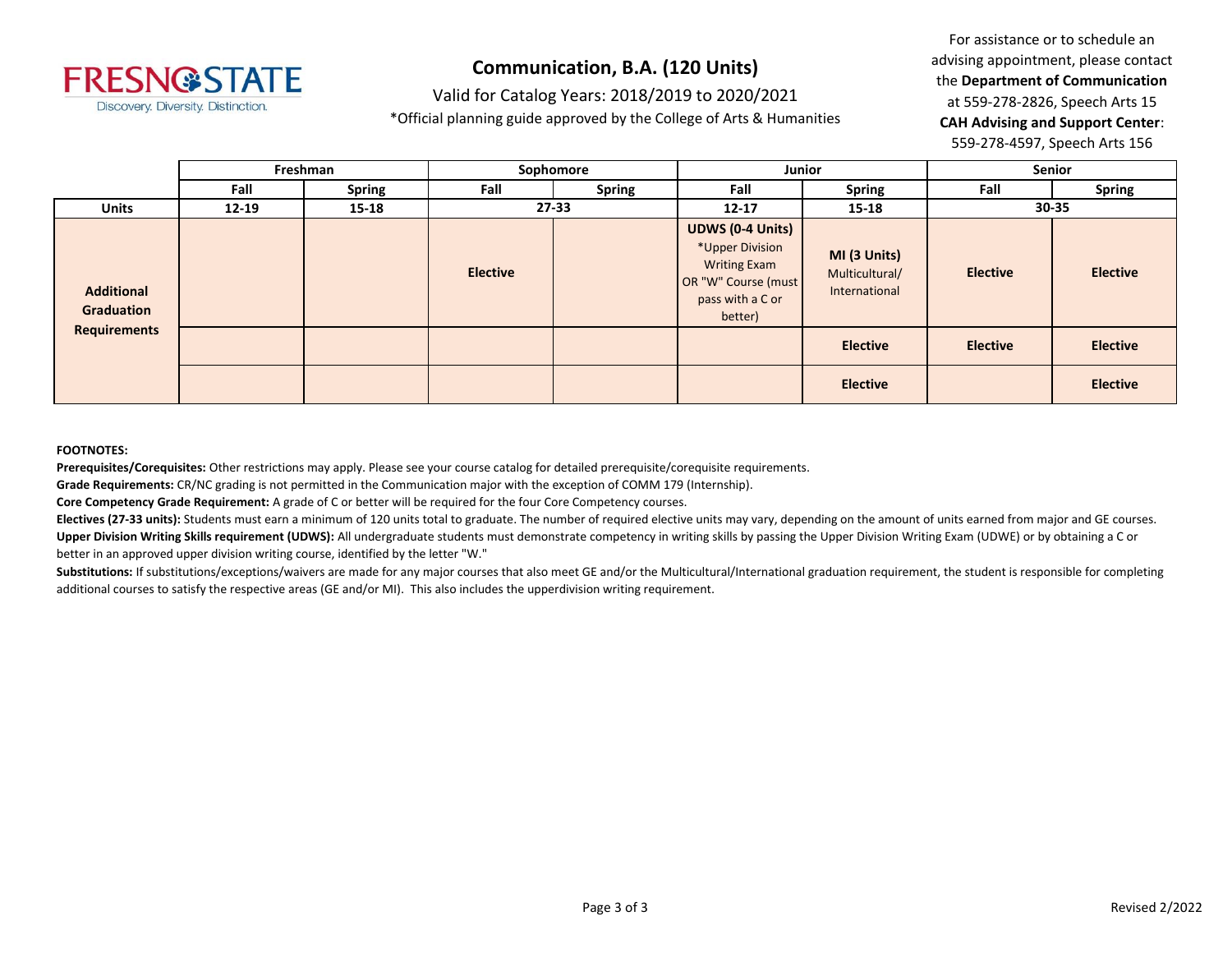

Valid for Catalog Years: 2017/2018

\*Official planning guide approved by the College of Arts & Humanities

|                             | Freshman                                                                                                                      |                                                    | Sophomore                                                                                                                                                           |                                                                                          | Junior                                                           |                                                                           |                                                                  | Senior        |
|-----------------------------|-------------------------------------------------------------------------------------------------------------------------------|----------------------------------------------------|---------------------------------------------------------------------------------------------------------------------------------------------------------------------|------------------------------------------------------------------------------------------|------------------------------------------------------------------|---------------------------------------------------------------------------|------------------------------------------------------------------|---------------|
|                             | Fall                                                                                                                          | <b>Spring</b>                                      | Fall                                                                                                                                                                | Spring                                                                                   | Fall                                                             | <b>Spring</b>                                                             | Fall                                                             | <b>Spring</b> |
| <b>Units</b>                | 12-19                                                                                                                         | $15 - 18$                                          | 27-33                                                                                                                                                               |                                                                                          | $12 - 17$                                                        | 15-18                                                                     |                                                                  | 30-35         |
| <b>Milestones</b>           |                                                                                                                               |                                                    |                                                                                                                                                                     |                                                                                          |                                                                  |                                                                           |                                                                  |               |
|                             | <b>A1 (3 Units)</b><br>Oral<br>Communication<br>Must pass with a C<br>or better; COMM 3,<br>7, or 8 fulfills GE A1            | <b>B2 (3-4 Units)</b><br>Life Sciences             | <b>B1 (3-4 Units)</b><br><b>Physical Sciences</b>                                                                                                                   | C1/C2 (3-4 Units)<br><b>Arts or Humanities</b>                                           | IB (3 Units)<br><b>Physical Universe &amp;</b><br>Its Life Forms | <b>ID (3-4 Units)</b><br>Social, Political, &<br>Economic<br>Institutions |                                                                  |               |
|                             | A2 (3 Units)<br>Written<br>Communication<br>Must pass with a C<br>or better                                                   | <b>C1 (3-4 Units)</b><br>Arts                      | <b>B3 (0-3 Units)</b><br>Lab                                                                                                                                        | <b>D3 (3 Units)</b><br><b>Social Science</b>                                             | <b>IC (3-4 Units)</b><br><b>Arts &amp; Humanities</b>            | MI (3 Units)<br>Multicultural/<br>International                           |                                                                  |               |
| General<br><b>Education</b> | <b>A3 (3 Units)</b><br><b>Critical Thinking</b><br>*Must pass with a C<br>or better; COMM 5<br>fulfills GE A3                 | <b>C2 (3-4 Units)</b><br>Humanities                |                                                                                                                                                                     | <b>E1 (3 Units)</b><br>Lifelong<br><b>Understanding &amp;</b><br><b>Self Development</b> |                                                                  |                                                                           |                                                                  |               |
|                             | <b>B4 (3-4 Units)</b><br>Quantitative<br>Reasoning<br>*Must pass with a C<br>or better                                        | <b>D1 (3 Units)</b><br><b>American History</b>     |                                                                                                                                                                     |                                                                                          |                                                                  |                                                                           |                                                                  |               |
|                             |                                                                                                                               | D <sub>2</sub> (3 Units)<br>American<br>Government |                                                                                                                                                                     |                                                                                          |                                                                  |                                                                           |                                                                  |               |
| <b>Major</b>                | COMM 3, 4, 5,<br>7, 8, or 15 (3)<br>Units)<br>*COMM 3, 5, 7<br>and/or 8 may also<br>be applied to fulfill<br>GE Areas A1 & A3 |                                                    | Personal &<br><b>Relational Settings</b><br>(3 Units)<br>COMM 108, 120,<br>150, 161, 162, 164,<br>or 169<br>*See course catalog<br>for prerequisite<br>requirements | <b>COMM 100</b><br>(3 Units)<br>*Must pass with a<br>C or better                         | <b>COMM 140</b><br>(3 Units)<br>*Must pass with a C or<br>better | <b>COMM 142</b><br>(3 Units)<br>*Must pass with a C<br>or better          | <b>COMM 166</b><br>(3 Units)<br>*Must pass with a C<br>or better |               |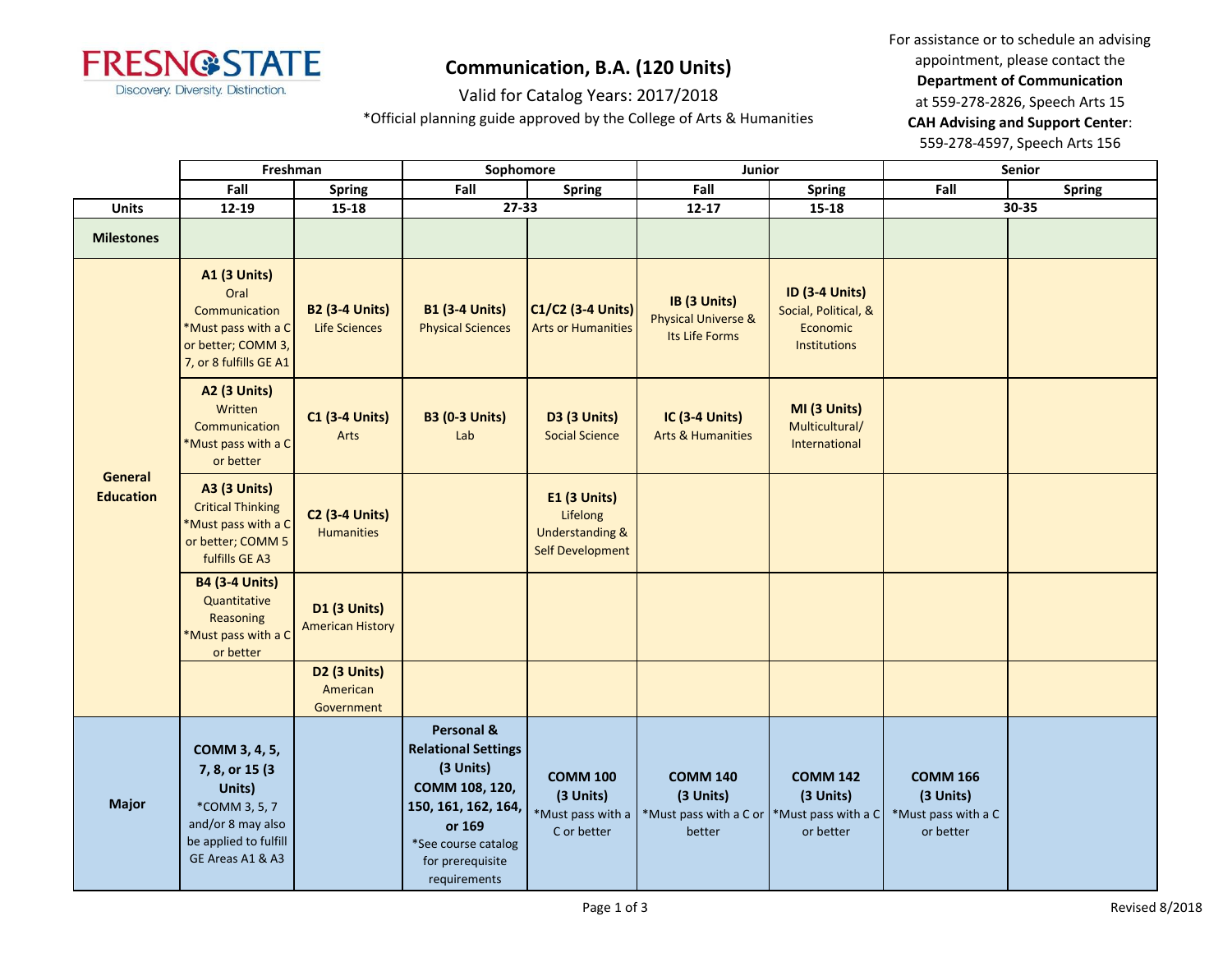

Valid for Catalog Years: 2017/2018

\*Official planning guide approved by the College of Arts & Humanities

|                  | Freshman                                                                                                                      |               | Sophomore                                                                                                                                                                                                |               | Junior                                                                                                                                                              |                 |                 | Senior                                                                                                                                                                                                                                                                                                                               |
|------------------|-------------------------------------------------------------------------------------------------------------------------------|---------------|----------------------------------------------------------------------------------------------------------------------------------------------------------------------------------------------------------|---------------|---------------------------------------------------------------------------------------------------------------------------------------------------------------------|-----------------|-----------------|--------------------------------------------------------------------------------------------------------------------------------------------------------------------------------------------------------------------------------------------------------------------------------------------------------------------------------------|
|                  | Fall                                                                                                                          | <b>Spring</b> | Fall                                                                                                                                                                                                     | <b>Spring</b> | Fall                                                                                                                                                                | <b>Spring</b>   | Fall            | <b>Spring</b>                                                                                                                                                                                                                                                                                                                        |
| <b>Units</b>     | $12 - 19$                                                                                                                     | 15-18         | $27 - 33$                                                                                                                                                                                                |               | $12 - 17$                                                                                                                                                           | $15 - 18$       |                 | 30-35                                                                                                                                                                                                                                                                                                                                |
| <b>Major</b>     | COMM 3, 4, 5,<br>7, 8, or 15 (3)<br>Units)<br>*COMM 3, 5, 7<br>and/or 8 may also<br>be applied to fulfill<br>GE Areas A1 & A3 |               | <b>Advocacy in Public Settings (6 Units)</b><br>Select SIX units from the following:<br>COMM 103, 105, 115, 148, 149, 160,<br>or 163<br>*No more than 3 units of COMM 115 may<br>be applied to this area |               | Personal &<br><b>Relational Settings</b><br>(3 Units)<br>COMM 108, 120,<br>150, 161, 162, 164,<br>or 169<br>*See course catalog for<br>prerequisite<br>requirements |                 |                 | <b>Major Electives (6 Units)</b><br>Select SIX units of upper division<br><b>Communication courses:</b><br>*No more than 3 units of COMM 15, 6 units of<br>COMM 115, and 3 units of COMM 190 may be<br>applied toward the Communication major; no<br>more than 6 units of COMM 190 may be applied<br>toward the baccalaureate degree |
|                  |                                                                                                                               |               |                                                                                                                                                                                                          |               |                                                                                                                                                                     |                 |                 | <b>Organizational &amp; Professional Settings</b><br>(6 Units)<br>Select SIX units from the following:<br>COMM 114, 165, 167, 168, 170,<br>171, 176, 179, or 189<br>*See course catalog for prerequisite<br>requirements; no more than 6 units of COMM<br>179 may be applied toward the Communication<br>major                       |
| <b>Electives</b> |                                                                                                                               |               | <b>Elective</b>                                                                                                                                                                                          |               | <b>UDWS (0-4 Units)</b><br>*Upper Division<br><b>Writing Exam</b><br>OR "W" Course (must<br>pass with a C or better)                                                | <b>Elective</b> | <b>Elective</b> | <b>Elective</b>                                                                                                                                                                                                                                                                                                                      |
|                  |                                                                                                                               |               |                                                                                                                                                                                                          |               |                                                                                                                                                                     | <b>Elective</b> | <b>Elective</b> | <b>Elective</b>                                                                                                                                                                                                                                                                                                                      |
|                  |                                                                                                                               |               |                                                                                                                                                                                                          |               |                                                                                                                                                                     |                 |                 | <b>Elective</b>                                                                                                                                                                                                                                                                                                                      |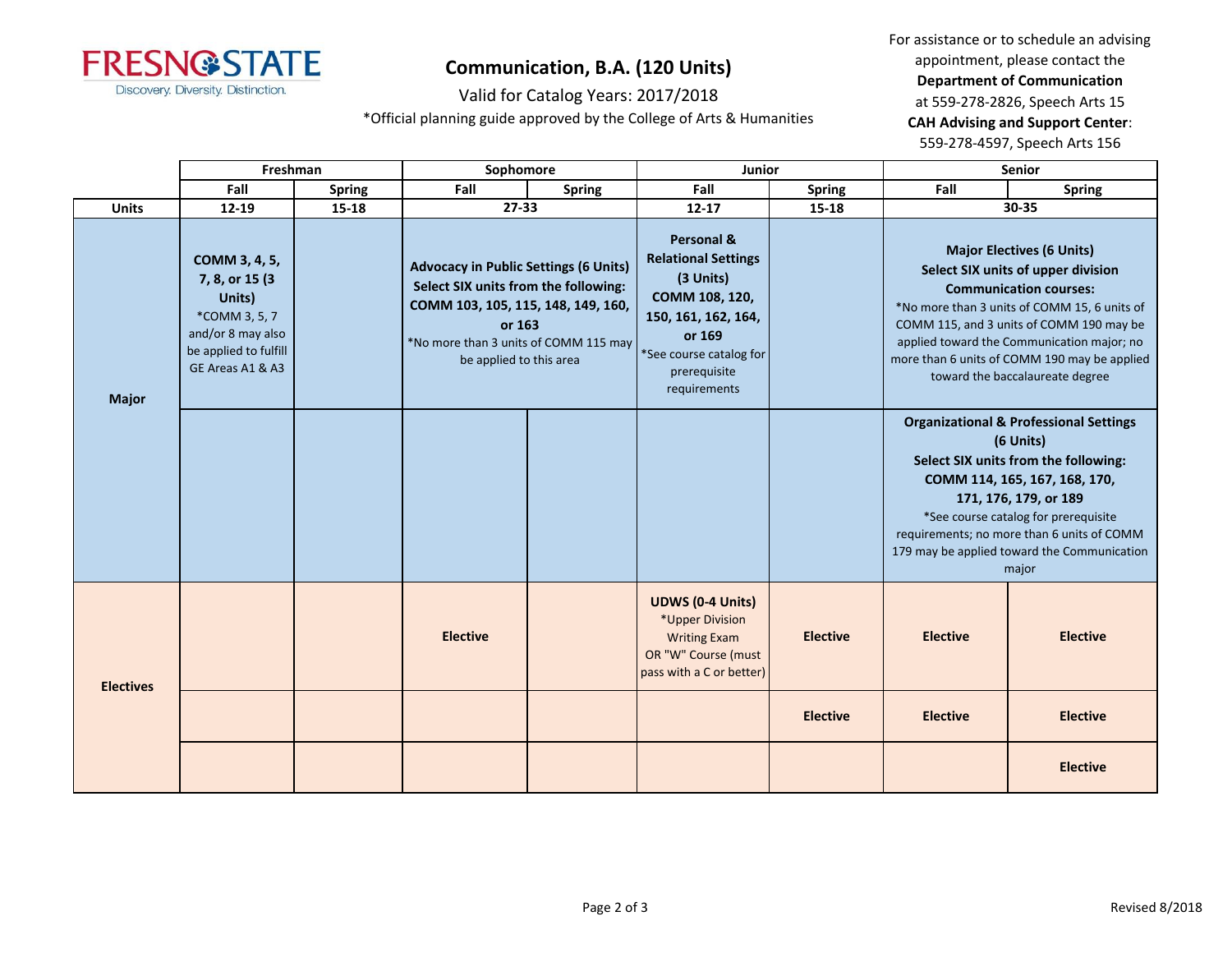

Valid for Catalog Years: 2017/2018

\*Official planning guide approved by the College of Arts & Humanities

For assistance or to schedule an advising appointment, please contact the **Department of Communication** at 559-278-2826, Speech Arts 15 **CAH Advising and Support Center**: 559-278-4597, Speech Arts 156

|              | Freshman |               | <b>Sophomore</b>      |               | Junior    |                | Senior |               |  |
|--------------|----------|---------------|-----------------------|---------------|-----------|----------------|--------|---------------|--|
|              | Fall     | <b>Spring</b> | Fall                  | <b>Spring</b> | Fall      | <b>Spring</b>  | Fall   | <b>Spring</b> |  |
| <b>Units</b> | 12-19    | 15-18         | <b>27.33</b><br>21-53 |               | $12 - 17$ | 4F.4G<br>TJ-TO | 30-35  |               |  |

**FOOTNOTES:**

**Prerequisites/Corequisites:** Other restrictions may apply. Please see your course catalog for detailed prerequisite/corequisite requirements.

**Grade Requirements:** CR/NC grading is not permitted in the Communication major with the exception of COMM 179 (Internship).

**Core Competency Grade Requirement:** A grade of C or better will be required for the four Core Competency courses.

**Electives (27-33 units):** Students must earn a minimum of 120 units total to graduate. The number of required elective units may vary, depending on the amount of units earned from major and GE courses.

Upper Division Writing Skills requirement (UDWS): All undergraduate students must demonstrate competency in writing skills by passing the Upper Division Writing Exam (UDWE) or by obtaining a C or better in an approved upper division writing course, identified by the letter "W."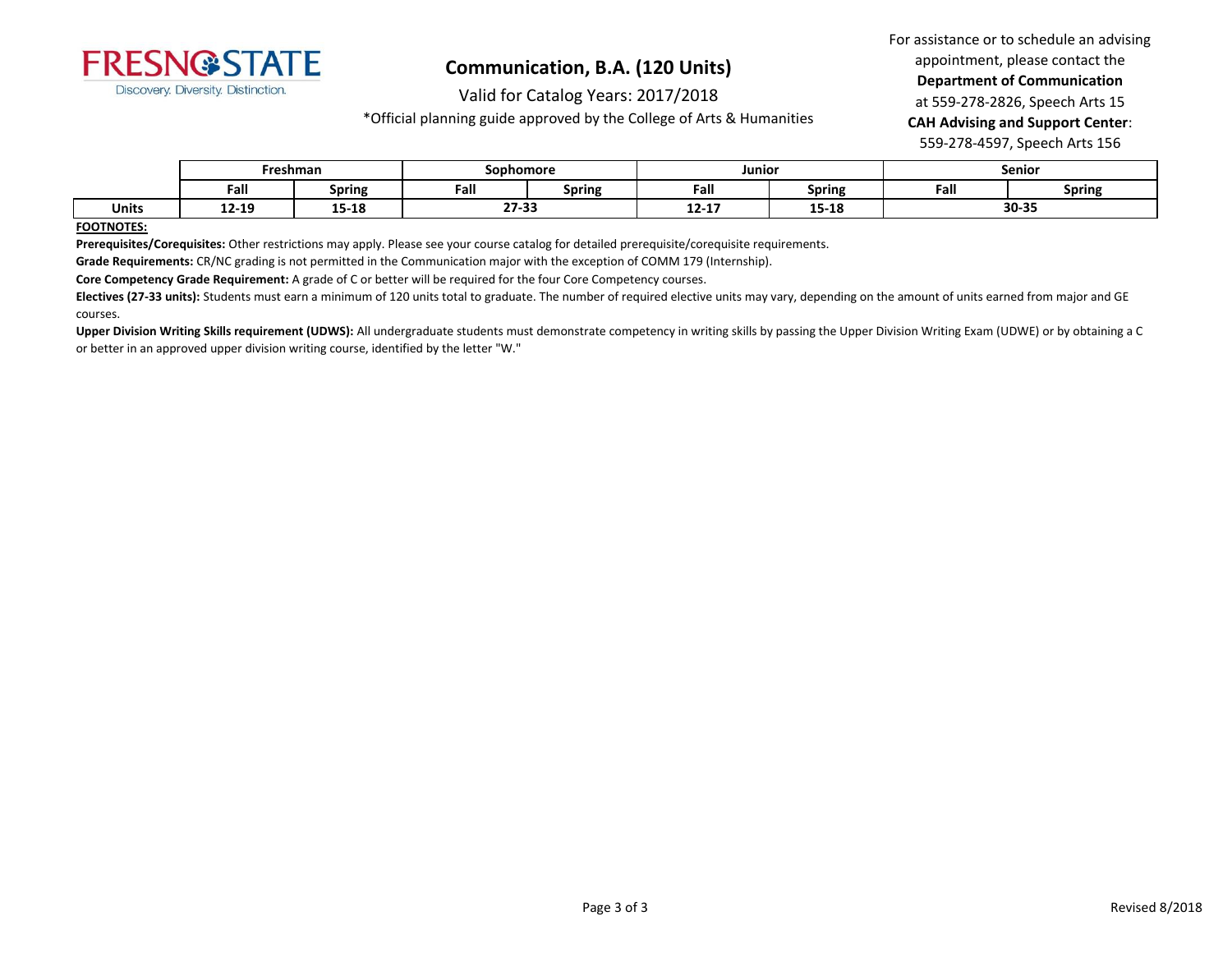

Valid for Catalog Years: 2014/2015 to 2016/2017

\*Official planning guide approved by the College of Arts & Humanities

|                                    | Freshman                                                                                                                  |                                            | Sophomore                                                                                                                                                           |                                                                                   | Junior                                                           |                                                                                  | Senior                       |               |
|------------------------------------|---------------------------------------------------------------------------------------------------------------------------|--------------------------------------------|---------------------------------------------------------------------------------------------------------------------------------------------------------------------|-----------------------------------------------------------------------------------|------------------------------------------------------------------|----------------------------------------------------------------------------------|------------------------------|---------------|
|                                    | Fall                                                                                                                      | <b>Spring</b>                              | Fall                                                                                                                                                                | <b>Spring</b>                                                                     | Fall                                                             | <b>Spring</b>                                                                    | Fall                         | <b>Spring</b> |
| <b>Units</b>                       | 12-19                                                                                                                     | $15 - 18$                                  | 27-33                                                                                                                                                               |                                                                                   | $12 - 17$                                                        | $15 - 18$                                                                        |                              | 30-35         |
|                                    | <b>A1 (3 Units)</b><br><b>Oral Communication</b><br>*Must pass with a C<br>or better; COMM 3, 7,<br>or 8 fulfills GE A1   | <b>B2 (3-4 Units)</b><br>Life Sciences     | <b>B1 (3-4 Units)</b><br><b>Physical Sciences</b>                                                                                                                   | <b>C1/C2 (3-4 Units)</b><br><b>Arts or Humanities</b>                             | IB (3 Units)<br><b>Physical Universe &amp;</b><br>Its Life Forms | <b>ID (3-4 Units)</b><br>Social, Political, &<br>Economic<br><b>Institutions</b> |                              |               |
|                                    | <b>A2 (3 Units)</b><br>Written<br>Communication<br>*Must pass with a C<br>or better                                       | <b>C1 (3-4 Units)</b><br>Arts              | <b>B3 (0-3 Units)</b><br>Lab                                                                                                                                        | D3 (3 Units)<br><b>Social Science</b>                                             | <b>IC (3-4 Units)</b><br><b>Arts &amp; Humanities</b>            | MI (3 Units)<br>Multicultural/<br>International                                  |                              |               |
| <b>General</b><br><b>Education</b> | <b>A3 (3 Units)</b><br><b>Critical Thinking</b><br>*Must pass with a C<br>or better; COMM 5<br>fulfills GE A3             | <b>C2 (3-4 Units)</b><br><b>Humanities</b> |                                                                                                                                                                     | E1 (3 Units)<br>Lifelong<br><b>Understanding &amp;</b><br><b>Self Development</b> |                                                                  |                                                                                  |                              |               |
|                                    | <b>B4 (3-4 Units)</b><br>Quantitative<br>Reasoning<br>*Must pass with a C<br>or better                                    | <b>D1 (3 Units)</b><br>American<br>History |                                                                                                                                                                     |                                                                                   |                                                                  |                                                                                  |                              |               |
|                                    |                                                                                                                           | D2 (3 Units)<br>American<br>Government     |                                                                                                                                                                     |                                                                                   |                                                                  |                                                                                  |                              |               |
| <b>Major</b>                       | COMM 3, 4, 5,<br>7, 8, or 15 (3 Units)<br>*COMM 3, 5, 7<br>and/or 8 may also be<br>applied to fulfill GE<br>Areas A1 & A3 |                                            | Personal &<br><b>Relational Settings</b><br>(3 Units)<br>COMM 108, 120,<br>150, 161, 162, 164,<br>or 169<br>*See course catalog<br>for prerequisite<br>requirements | <b>COMM 100</b><br>(3 Units)                                                      | <b>COMM 140</b><br>(3 Units)                                     | <b>COMM 142</b><br>(3 Units)                                                     | <b>COMM 166</b><br>(3 Units) |               |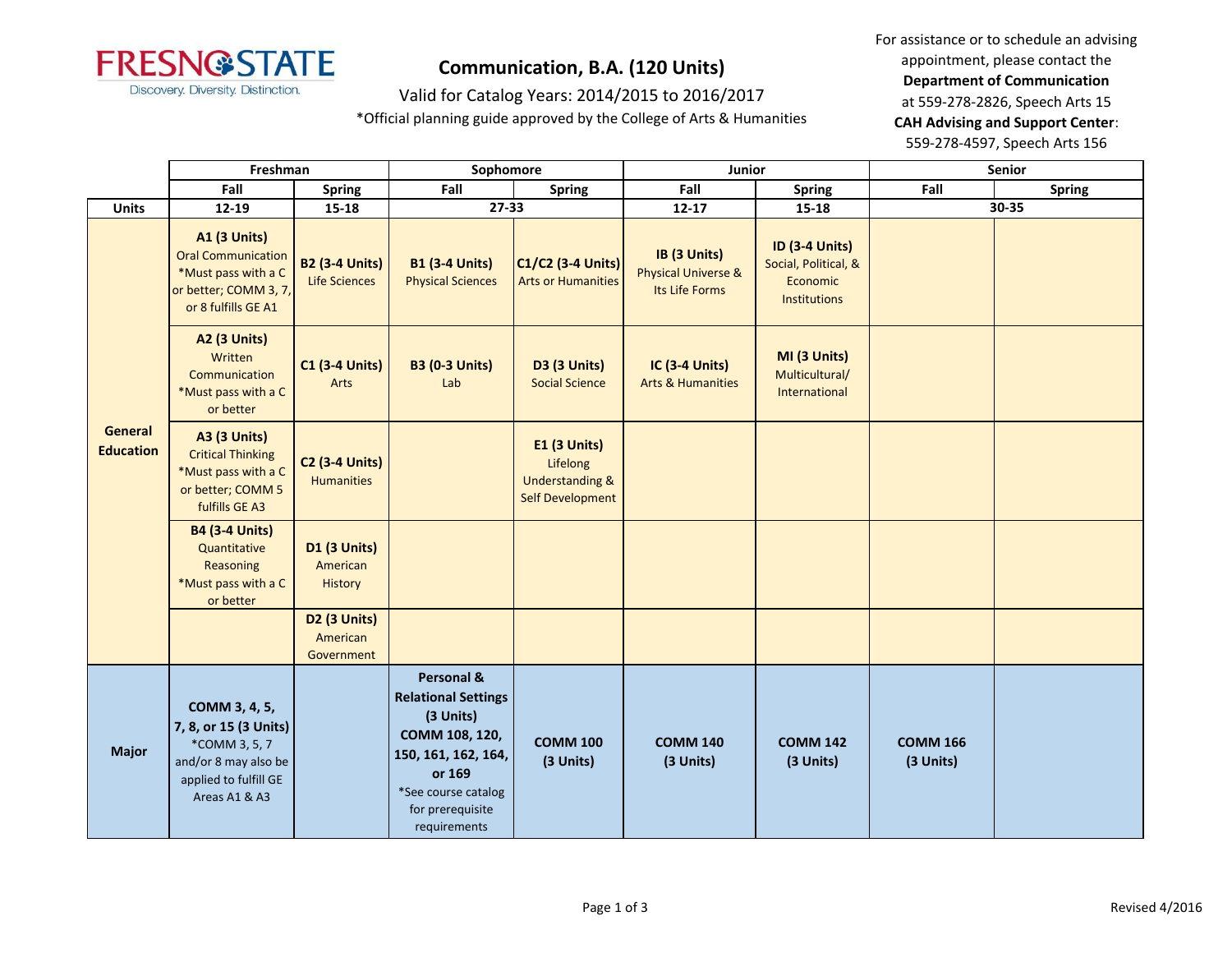

Valid for Catalog Years: 2014/2015 to 2016/2017

\*Official planning guide approved by the College of Arts & Humanities

For assistance or to schedule an advising appointment, please contact the **Department of Communication** at 559-278-2826, Speech Arts 15 **CAH Advising and Support Center**: 559-278-4597, Speech Arts 156

|                  | Freshman                                                                                                                  |               | Sophomore                                                                                                                                                                                                |               | Junior                                                                                                                                                              |                 |                                                                                                                                                                                                                                                                                                                | <b>Senior</b>                                                                                                                                                                                                                                                                                                                        |
|------------------|---------------------------------------------------------------------------------------------------------------------------|---------------|----------------------------------------------------------------------------------------------------------------------------------------------------------------------------------------------------------|---------------|---------------------------------------------------------------------------------------------------------------------------------------------------------------------|-----------------|----------------------------------------------------------------------------------------------------------------------------------------------------------------------------------------------------------------------------------------------------------------------------------------------------------------|--------------------------------------------------------------------------------------------------------------------------------------------------------------------------------------------------------------------------------------------------------------------------------------------------------------------------------------|
|                  | Fall                                                                                                                      | <b>Spring</b> | Fall                                                                                                                                                                                                     | <b>Spring</b> | Fall                                                                                                                                                                | <b>Spring</b>   | Fall                                                                                                                                                                                                                                                                                                           | <b>Spring</b>                                                                                                                                                                                                                                                                                                                        |
| <b>Units</b>     | $12 - 19$                                                                                                                 | $15 - 18$     | $27 - 33$                                                                                                                                                                                                |               | $12 - 17$                                                                                                                                                           | $15 - 18$       |                                                                                                                                                                                                                                                                                                                | 30-35                                                                                                                                                                                                                                                                                                                                |
| <b>Major</b>     | COMM 3, 4, 5,<br>7, 8, or 15 (3 Units)<br>*COMM 3, 5, 7<br>and/or 8 may also be<br>applied to fulfill GE<br>Areas A1 & A3 |               | <b>Advocacy in Public Settings (6 Units)</b><br>Select SIX units from the following:<br>COMM 103, 105, 115, 148, 149, 160,<br>or 163<br>*No more than 3 units of COMM 115 may<br>be applied to this area |               | Personal &<br><b>Relational Settings</b><br>(3 Units)<br>COMM 108, 120,<br>150, 161, 162, 164,<br>or 169<br>*See course catalog for<br>prerequisite<br>requirements |                 |                                                                                                                                                                                                                                                                                                                | <b>Major Electives (6 Units)</b><br>Select SIX units of upper division<br><b>Communication courses:</b><br>*No more than 3 units of COMM 15, 6 units of<br>COMM 115, and 3 units of COMM 190 may be<br>applied toward the Communication major; no<br>more than 6 units of COMM 190 may be applied<br>toward the baccalaureate degree |
|                  |                                                                                                                           |               |                                                                                                                                                                                                          |               |                                                                                                                                                                     |                 | <b>Organizational &amp; Professional Settings</b><br>(6 Units)<br>Select SIX units from the following:<br>COMM 114, 165, 167, 168, 170,<br>171, 176, 179, or 189<br>*See course catalog for prerequisite<br>requirements; no more than 6 units of COMM<br>179 may be applied toward the Communication<br>major |                                                                                                                                                                                                                                                                                                                                      |
| <b>Electives</b> |                                                                                                                           |               | <b>Elective</b>                                                                                                                                                                                          |               | <b>UDWS (0-4 Units)</b><br>*Upper Division<br><b>Writing Exam</b><br>OR "W" Course (must<br>pass with a C or better)                                                | <b>Elective</b> | <b>Elective</b>                                                                                                                                                                                                                                                                                                | <b>Elective</b>                                                                                                                                                                                                                                                                                                                      |
|                  |                                                                                                                           |               |                                                                                                                                                                                                          |               |                                                                                                                                                                     | <b>Elective</b> | <b>Elective</b>                                                                                                                                                                                                                                                                                                | <b>Elective</b>                                                                                                                                                                                                                                                                                                                      |
|                  |                                                                                                                           |               |                                                                                                                                                                                                          |               |                                                                                                                                                                     |                 |                                                                                                                                                                                                                                                                                                                | <b>Elective</b>                                                                                                                                                                                                                                                                                                                      |

#### **FOOTNOTES:**

**Prerequisites/Corequisites:** Other restrictions may apply. Please see your course catalog for detailed prerequisite/corequisite requirements.

**Grade Requirements:** CR/NC grading is not permitted in the Communication major with the exception of COMM 179 (Internship).

**Electives (27-33 units):** Students must earn a minimum of 120 units total to graduate. The number of required elective units may vary, depending on the amount of units earned from major and